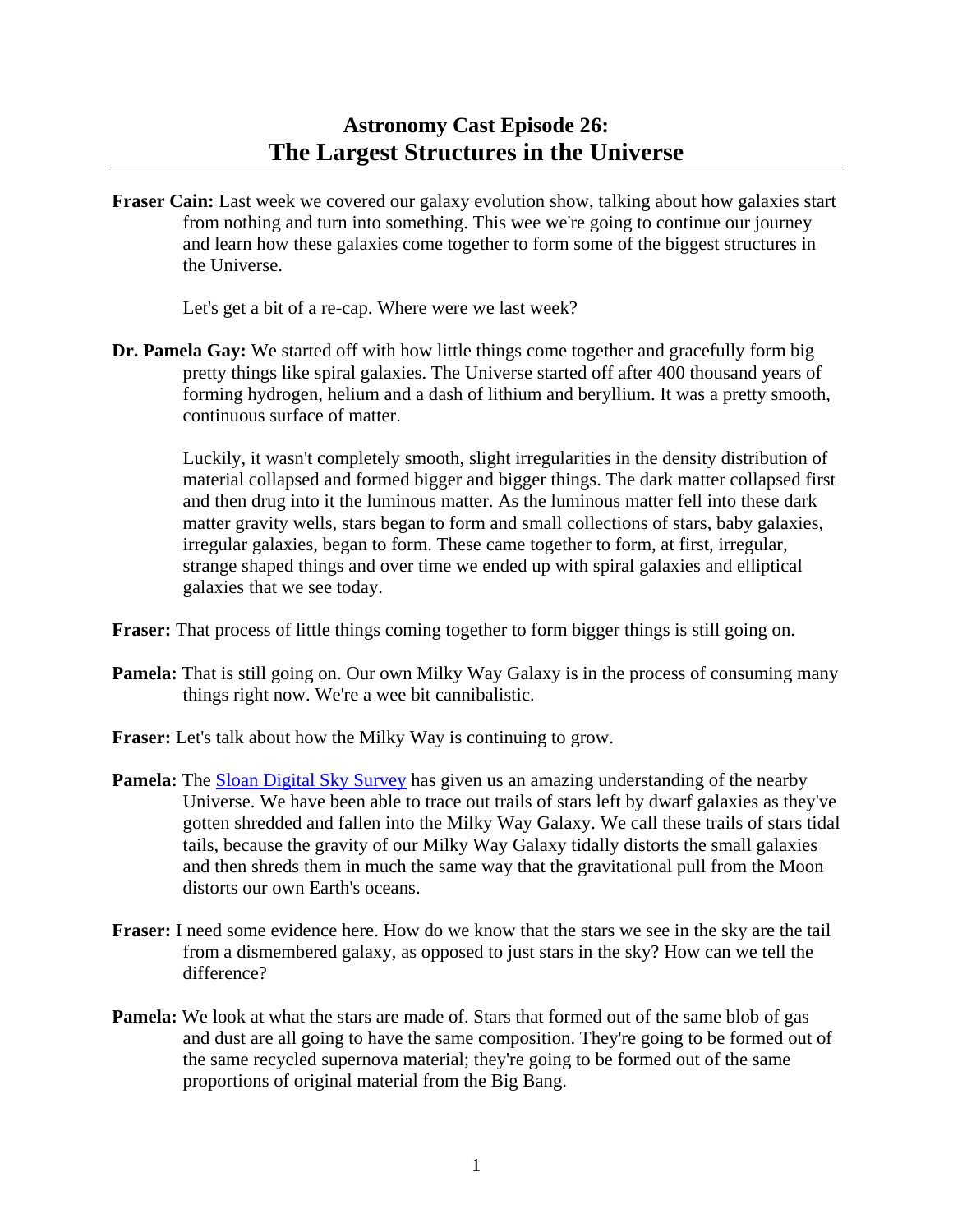When we look at different systems, we often find a different fingerprint of atoms. We find a different fingerprint created by a different set of supernova that exploded to form that system of stars.

 When we look out, we look at the stars to find out, "How old are they and what are they made of?" The 'how old are they?" also falls in because in a lot of little tiny systems you'll get pretty much all the stars forming at the exact same time. If you look at one of the smallest nearby galaxies, the Ursa Minor Dwarf spheroidal galaxy, you see stars that were all made out of the same material and all formed within a short period of time in a single burst of wild star formation.

- **Fraser:** So we'll look at the sky and analyse all the stars in a collection of stars that we see. We'll analyse what they're comprised of and then it's almost like connect the dots.
- **Pamela:** Exactly.
- **Fraser:** You'll say, "this one's similar, that one's similar oh, I see a trail here" so chances are those stars all formed together in a galaxy and now it's just wreckage.
- **Pamela:** This is how we've found the, now pretty much shredded, Sagittarius dwarf spheroidal galaxy. If you look out to the other side of the Milky Way, there's this concentration of stars in the disk that are made of the wrong stuff. Our Milky Way's disk stars, stars like our sun, predominately are metal-rich, they're (in the grand scheme of things) fairly young, but this collection of stars is metal-poor and they're all pretty much the same composition. So when they were first found, astronomers went "oo, this is weird" and started looking around and were able to piece together that there is a dwarf galaxy falling into the disk of the Milky Way and as it falls in, it's getting gravitationally torn apart and sucked into our own galaxy.
- **Fraser:** Are we consuming the Magellenic Clouds as well?
- **Pamela:** It's unclear. Depending on who you read, the Magellenic Clouds may be just passing through and getting distorted as they pass through, or they're getting gravitationally sucked into the Milky Way and will eventually be shredded and consumed. So we're still piecing together the evidence for that. Most of the evidence, in my opinion, points toward they're eventually going to fall into the Milky Way. There are dissenting views, dissenting interpretations of the data.
- **Fraser:** What's our next big collision going to be?
- **Pamela:** The next truly big collision for the Milky Way is going to be for the Andromeda Galaxy. When that happens, we're going to be toast. I can't say for certain what's going to happen to our own star – by then our own sun will have consumed the Earth or at least heated it to the point that life will no longer exist. We probably won't be on our planet to observe what's going on, but our galaxy is going to have itself torn into patterns that we can only imagine in computer models right now.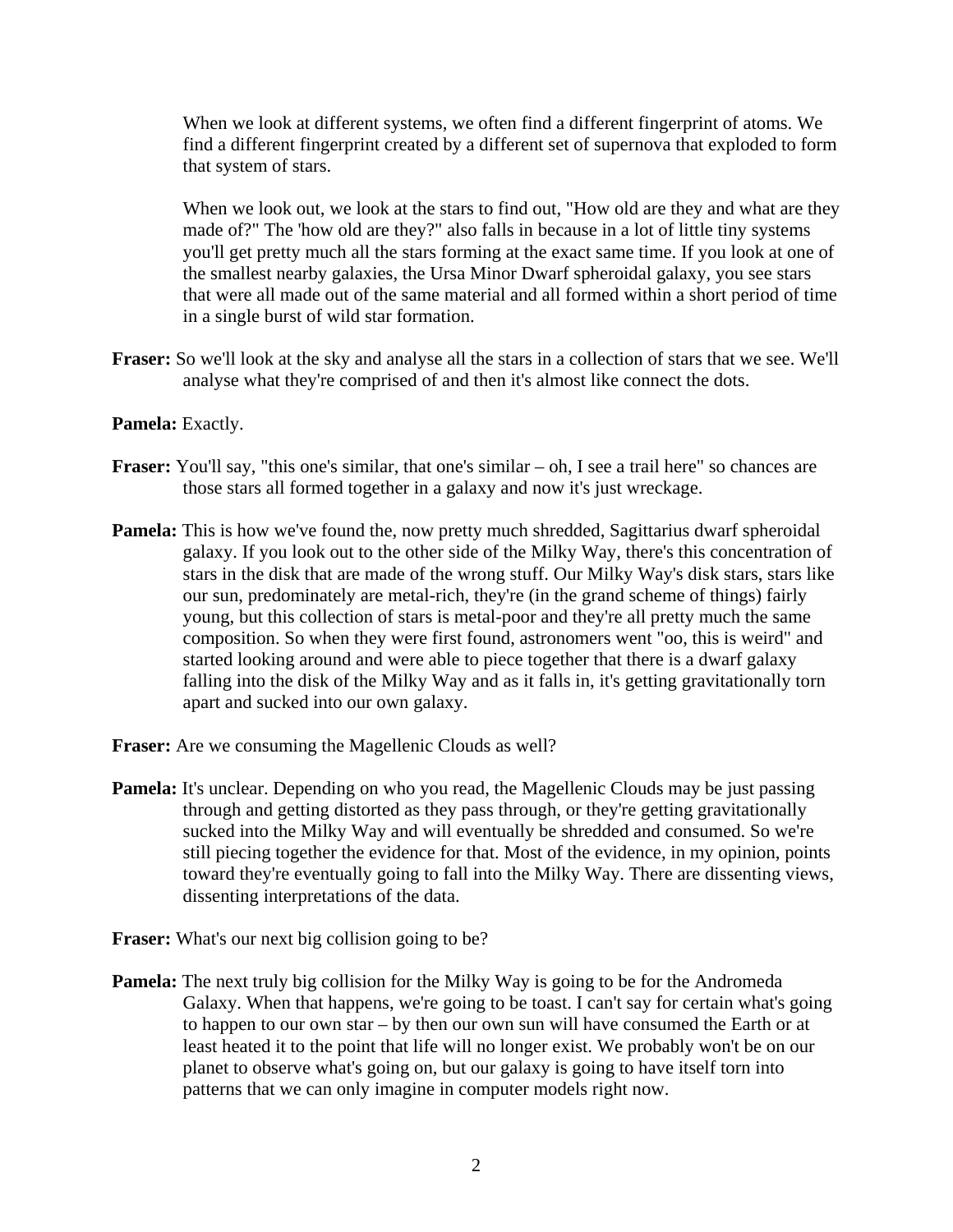- **Fraser:** I think you're going to freak people out. So as I understand (not that we really have to worry what's going to happen in 500 million years from now), when two galaxies collide although the galaxy structure itself is totally obliterated and totally mixed-up, the actual stars themselves don't bonk into each other, right?
- **Pamela:** Exactly. Occasionally you'll end up with a section of stars that will get flung into the supermassive black hole in the centre of galaxies, so you can get things gravitationally disrupted and sent on a suicide mission to the centre of the galaxy.
- **Fraser:** Right, but the chances of the individual stars actually colliding are really remote. They just pass right through each other and then continue orbiting until you have a new formation.
- **Pamela:** So in about three to five billion years, the Andromeda galaxy and our Milky Way galaxy are going to gravitationally fall into one another. As this happens, our dark matter halos are going to hit first, and this is going to send shocks back. These shocks are going to distort the shapes of our spiral arms. Clouds of gas and dust that haven't yet been used up forming stars are going to light up and start to form new generations of stars in a wild star-forming frenzy.

 As the galaxies fall together, some of the streaming arms, the trailing arms that are behind in the merger are going to get left behind and stretched out, grasping out toward the rest of the local group around us. The cores of the two galaxies are going to fall together and tangle. The supermassive black holes in the centres of the two galaxies are going to light up as gas and dust also falls into the supermassive black holes and we end up with active cores.

**Fraser:** Are those two supermassive black holes eventually going to merge?

**Pamela:** That's going to take even longer, but yes, that is the eventual fate. The two supermassive black holes will eventually themselves merge together into, I guess a more super-supermassive black hole: an even larger supermassive black hole. When that happens, gravitational waves will be sent rippling through space.

 There's going to be some pretty amazing fireworks when this happens. We can actually get a preview of what it might look like by looking out at the antennae galaxy (and we have images of the antennae galaxy both in the enhanced version of this podcast as well as in the show notes for this episode).

- **Fraser:** So you're going to get two great big galaxies coming together, they're going to make a mess and you're going to end up with a much bigger galaxy? Is it going to have spiral arms in the same way that –
- **Pamela:** So, the resulting galaxy is most likely going to be an elliptical galaxy. Whether it's going to be a flattened or perfectly spheroidal galaxy, models are working on figuring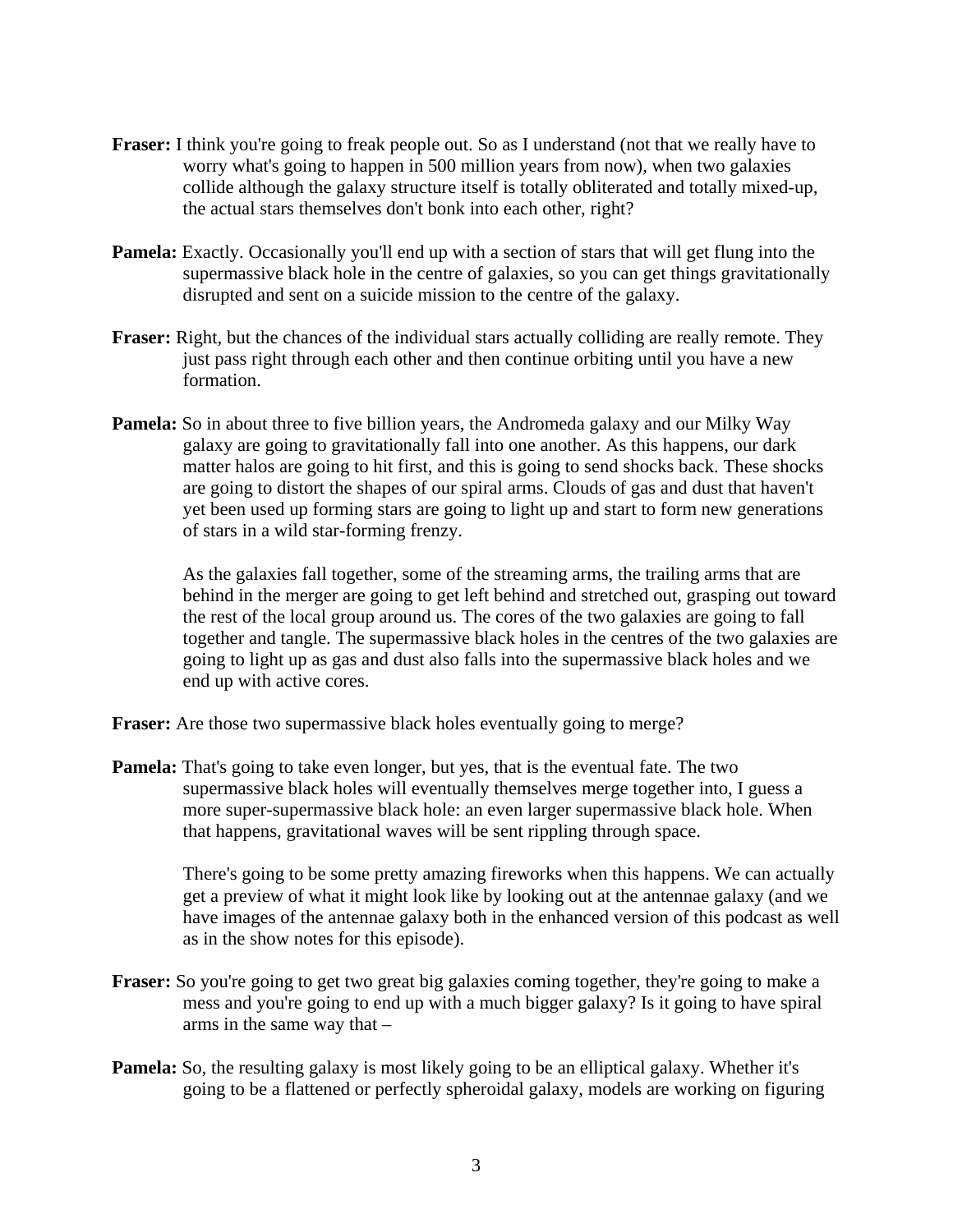out, but time will actually be the final one to tell us. Two spiral galaxies are going to go away and after that initial mad dash of star formation, star formation is going to drastically taper off because there'll be a lot less gas and dust available to form new generations of stars. We're going to end up with where there were two star forming, pretty galaxies, one much larger elliptical galaxy that is red and basically dead of star formation.

**Fraser:** and then…?

**Pamela:** And then we hang out until something else come along and we eat it too or it eats us.

 Galaxies have this cannibalistic tendency. It's kind of interesting, because galaxies (like people) don't like to be alone. For a variety of different reasons, galaxies tend to be found in pairs and groups and clusters and super-clusters that can have up to thousands of galaxies gravitationally bound together, rotating madly about a central gravitational point where there's often a giant, what we call cD elliptical galaxy located.

 In these different environments, galaxies periodically get too close and then consume one another. In smaller groups like our own Local Group, which doesn't have that many giant galaxies, we've been allowed to hang out and be spiral and be blue and form stars for billions of years. We have another 3-5 billion years that we're going to be allowed to hang out and continue doing this. But eventually we're going to merge with Andromeda, and eventually Andromeda and us and whatever you want to name that new galactic version of our two systems -- I can't think of any way to turn Andromeda and Milky Way into something like "Brangelina" or "Tom Cat")

**Fraser:** "Milk-dromeda way?"

Pamela: Exactly, something like that. I like "Milk-dromeda".

 So whatever you want to name that new system, we'll eventually end up colliding with other galaxies, interacting with other galaxies.

**Fraser:** So there are other galaxies moving in our direction?

- **Pamela:** There are other galaxies that we're gravitationally interacting with. So, eventually we're going to just keep interacting, but it's a slow, slow process. We live in a small area and gravity in our area is holding us together with the other galaxies in the group, but it's not whipping us around at high velocities.
- **Fraser:** Can we see some examples of places where there was a lot more material and a lot more mergers happening?
- **Pamela:** Lately, Hubble has been taking some really spectacular images of galaxy clusters. These are regions of space where hundreds and thousands of galaxies are all gravitationally bound together. With all of this gravitational pull in one location, you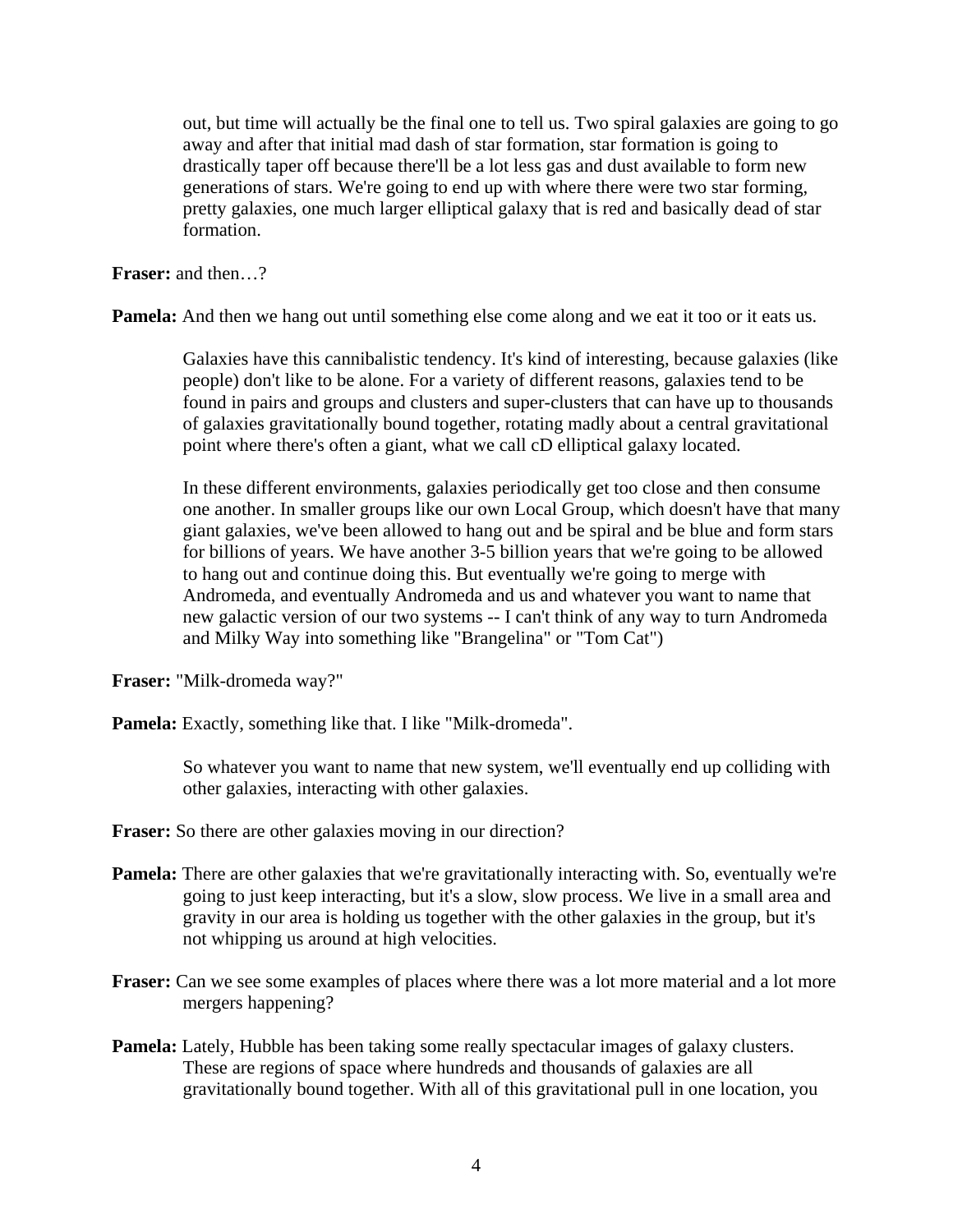often get some really neat effects like gravitational lensing, which takes the light from background objects and twists it out into weird patterns that will be a topic for a different show.

 In these beautiful images you often see galaxies that are distorted and misshapen and you often don't see a lot of really pretty blue spiral galaxies.

- **Fraser:** So that's how you know that we won't necessarily have a spiral galaxy shape in the future. All of the big clusters forming are all misshapen elliptical galaxies.
- **Pamela:** Exactly. What happens with these big systems is they have so much gravity that they're causing the galaxies that are all orbiting together to orbit really fast. If you imagine a room full of people, if you tell them to walk around kind of slow and make sure they don't slam into one another, they're not going to slam into one another. Even if you tell them to close their eyes and walk really slowly, it's going to be a while before all of them have collided with somebody else.

 If instead, you take a room full of people, tell them to close their eyes and run around madly, it's going to be a very short period of time before everyone's collided with at least one other person.

 These galaxy clusters are the situation with a lot of people running as fast as they can with their eyes closed. The galaxies are whipping around quickly, pulled by the gravity of all the other different galaxies in the cluster, and as they're zipping past one another, they're what's called "harassing" one another. The gravity from one galaxy whipping past another galaxy tugs on that other galaxy's stars and gas and mis-shapes the other galaxy.

 You also end up with, as galaxies fall into these rich clusters, they hit the gas and dust that has already been stripped out of the galaxies and now basically forms a media between the galaxies. So one galaxy hits this diffuse cloud of gas and dust and gets shocked. That shock knocks the gas and dust out of it, adding more gas and dust to the material between galaxies.

 So in our own little, tiny group, there is material between us and Andromeda and the other galaxies in the Local Group, but it's not a lot of material. If instead, you look at one of the really rich, really beautiful ones, they're called "Abell Clusters" because most of the nearby ones were found by a man named Abell (and astronomers aren't that creative). If you look at one of these giant clusters of hundreds and thousands of galaxies, these clusters are rich in gas and dust between the galaxies. In fact, there's so much gas and dust and the galaxy is so strong that we can see the gas and dust using the [Chandra X-Ray Observatory,](http://chandra.harvard.edu/) because the gas and dust has been compressed and heated to the point that it's so hot it gives off x-rays.

**Fraser:** So, the two galaxies (or multiple galaxies) are coming at each other and this material in between is kind of piling up and you get a bump effect in between them as it – it doesn't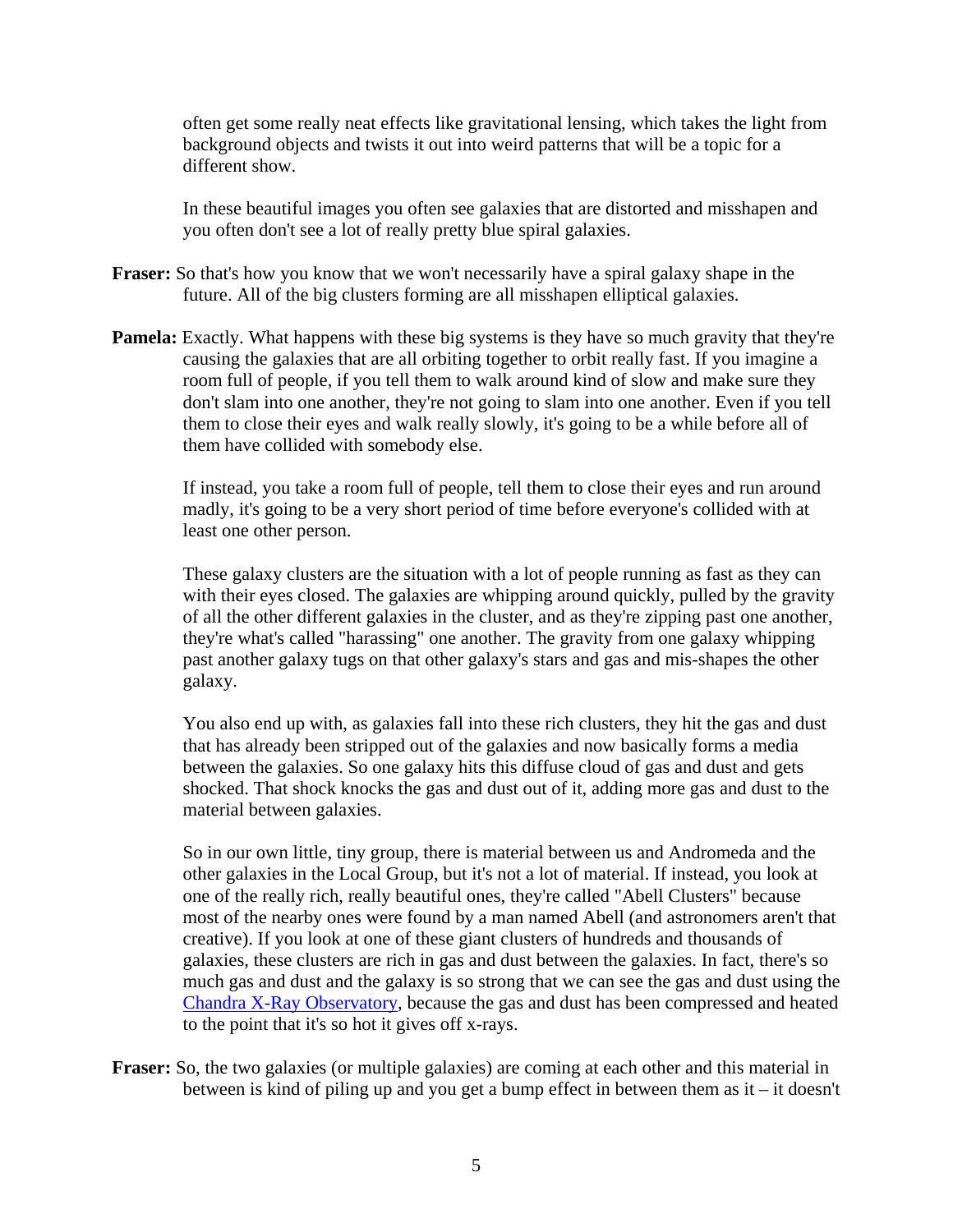have any room to go anywhere and starts to heat up as well. Do you get star formation in these regions in between the galaxies?

**Pamela:** Star formation is harder to get to because the gas is so hot. When gas is hot, the individual atoms move around really fast and it's hard to get hot gas to condense down into stars. So mostly you just have this hot, diffuse gas everywhere.

**Fraser:** Right, that's sending out x-rays that we can see.

## **Pamela:** Exactly.

Fraser: So what's the future of this, then? In this case you have galaxy clusters with hundreds of thousands of galaxies coming together. What will that look like down the road? One big, elliptical galaxy?

## [laughter]

**Pamela:** Over time it is possible that all the galaxies could end up falling into the centre, the friction from all of the gas in the system is affecting their ability to continue whipping around forever.

 What's neat though, is if we look at these big clusters today and we look at similar, really big clusters in the past, they look very similar. Everything in them is red and shredded and dead. So, big, dense clusters, at all points in time, are big and filled with shredded, destroyed objects. These are basically collections of galactic carnage. This is where the gladiator battles of big galaxy against big galaxy have all taken place and the galaxy that has managed to destroy the most galaxies and consume them sits in the centre as a bloated cD galaxy.

**Fraser:** I'm going to use a really weird analogy here; it's kind of like the rat race. Say you live in a big city – say you live in New York City. You're going to work really hard and spend a lot of money and burn out really fast and so these big galaxy clusters are all interacting with each other and very quickly causing so much star formation all of their excess gas and dust is just gone and they turn red and that's all they've got left for material.

 A galaxy like, say, the Milky Way has a lot less of a really crazy environment, life's a little more laid back here in the Milky Way, so we can have star formation go at a more leisurely pace at a longer period of time.

**Pamela:** That's a really good way of looking at it. Adding on to that same analogy, New York City is one of the oldest big cities in the United States and it's always been a rat race. There's still some small towns in America that are just as old as New York City (I grew up in one of them, Westford Massachusetts) and these small towns that have been around forever are still pretty much small towns and they've evolved a little bit over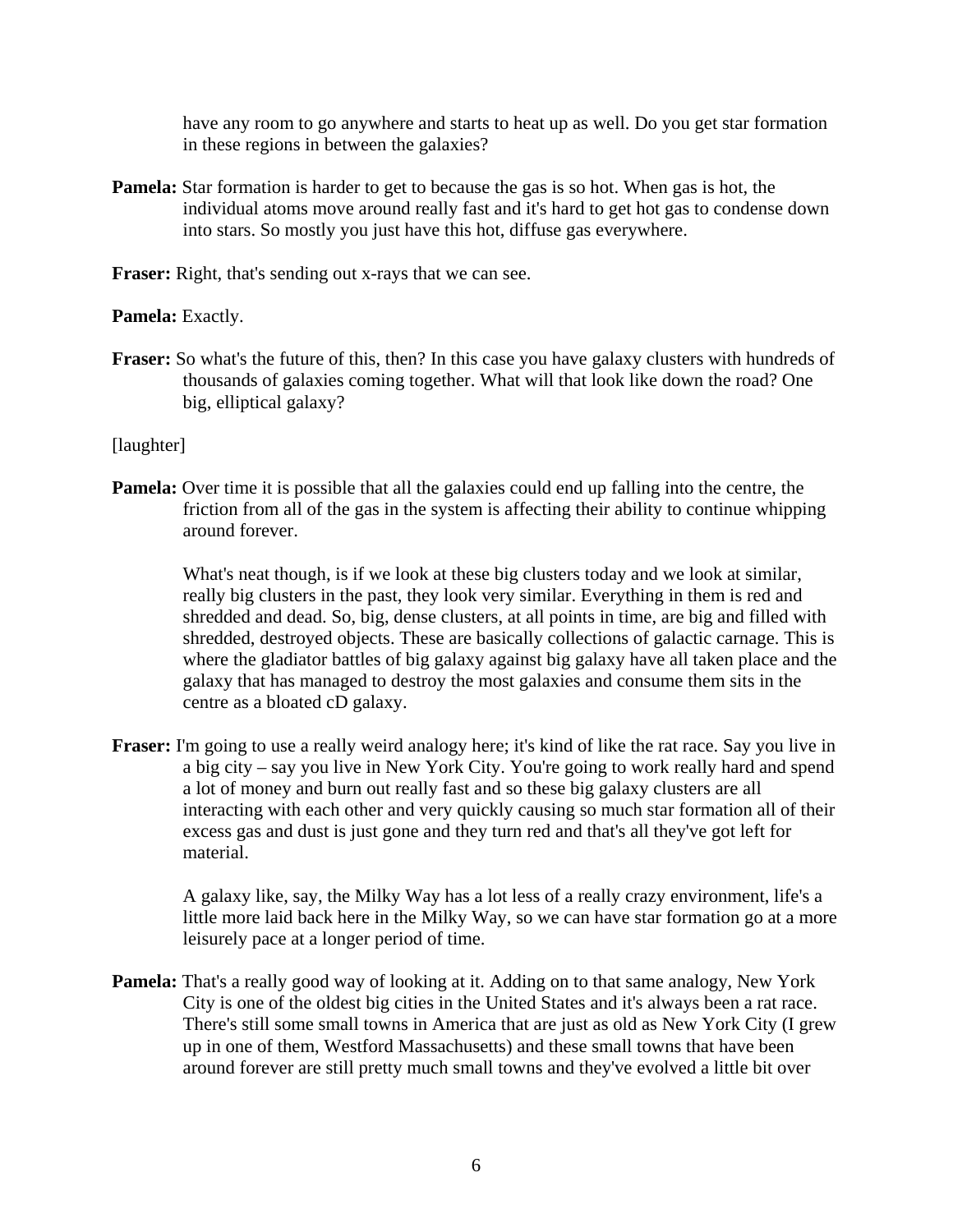time. Some of the farms have gotten turned into bedroom communities for bigger cities, but they're still small towns.

 There are also intermediate situations. Some of the middle-sized cities that have grown and grown and grown over time to the point that you now look at them and they're pretty much big cities coming into their own.

 If we look out at galaxy clusters, there are these middle-sized systems that, in the past had active star formation, had spiral galaxies and things were whipping around but they hadn't had enough time yet for everything to collide. While they were whipping around, they weren't whipping around at huge velocities. So they had time to just hang out and be, and be blue and do their thing. Now, as time has passed, enough time has passed that the galaxies have had time to shred each other.

 Things that were little in the past stayed little stayed blue. Things that were big in the past stayed big and stayed red – they very quickly ended all star formation. Things in the middle started out blue, stayed blue for a little while and gradually, over time, as things interacted, got redder and redder and redder, such that these middle sized clusters today consist of primarily red and dead galaxies, and in the past consisted more of blue and pretty spiral galaxies.

- **Fraser:** I think I should mention that the title of this episode, where we're talking about the largest structures in the Universe, these are these gigantic galaxy clusters consisting of hundreds of thousands or even millions of galaxies. What's the biggest thing we can see?
- **Pamela:** As we look out there are superclusters. These are nodules at the corners of the large scale structure of the Universe where galaxy clusters are coming together and multiple galaxy clusters are forming superclusters. What's neat is some of the largest things, the great attractor, are hidden by our own disk, so we can't look out of our galaxy to see exactly what's there. We can see galaxies and galaxy clusters streaming towards this great attractor that's hidden behind the gas and dust that we can't see through.

**Fraser:** What's the great attractor then? Is it the centre of a lot of gravity – something big?

- **Pamela:** The great attractor is most likely a supercluster that exerts massive gravitational attraction on the space around it and it's sucking in other galaxies and galaxy clusters toward it, but we can't actually see it. It's sort of as though you have a house with an ocean view and you know there's a beautiful island off in the ocean but you can never see it because of where your neighbour built their house.
- **Fraser:** So if our galaxy was pointed in any other direction, we'd be able to see what the great attracter is?

**Pamela:** Yeah. Exactly. We're sort of stuck.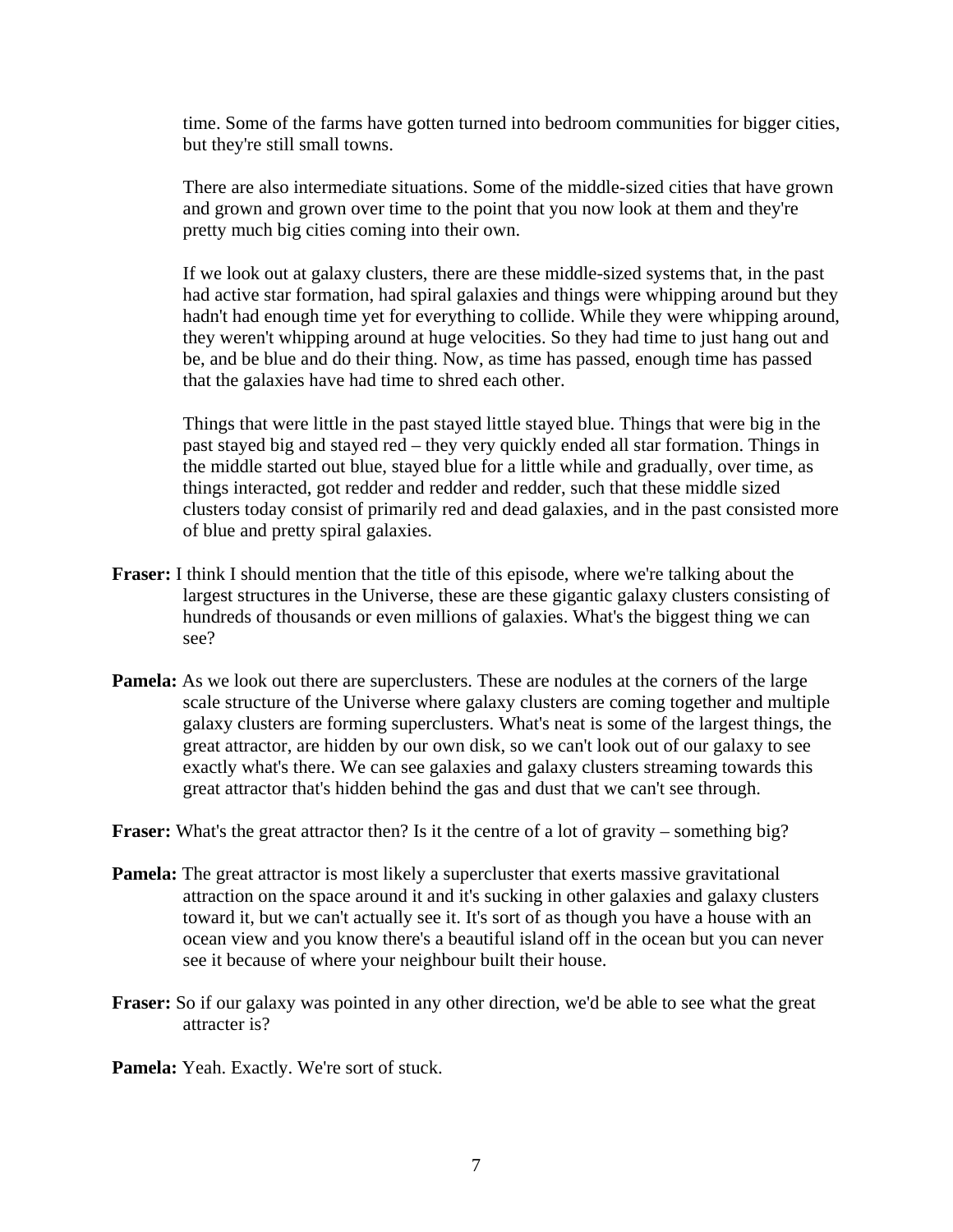**Fraser:** Oh. That's… that's ironic. Okay.

[laughter]

- **Pamela:** There's other stuff we can look at. There's the coma cluster, there's the Virgo cluster. All of these things out there tracing out the large scale structure of the Universe. So, we can look out and see what looks like a sponge-like structure of voids and walls and the intersections of walls that are all traced out by the places where there are and aren't galaxies and galaxy clusters.
- **Fraser:** Do they all connect if you zoom back out far enough does it look like they're all together in lines or are they in fairly big clumps with big distances in between.
- **Pamela:** Basically, just imagine the structure of a sponge or a bunch of soap bubbles where you have the intersecting places where there's going to be a lot of soap or a lot of sponge material, and then there's empty voids that might have a few galaxies in them but not a lot, and then there's thicker walls that trace out the edges of these voids. It forms this growing network, this growing three-dimensional spider-web perhaps is the way to think of it, where we're not quite sure exactly if you keep going larger and larger – we want to think that if you look at a large enough sample, everything's going to look the same in all directions. Right now we just see, basically, a small corner of a sponge made by all the galaxies.
- **Fraser:** If we look into the future with the impact of dark energy (which is accelerating the expansion of the Universe) what will it eventually look like?
- **Pamela:** If you look at a really cheap sponge, it has little tiny air pockets in it and then fairly thick walls between the air pockets. Imagine taking that sponge and pumping it full of air, sticking it into a vacuum, so that he bubbles inside the sponge, the empty spaces inside the sponge, grow, and the walls of the sponge get compressed smaller and smaller and smaller.

 What's happening over time, is our Universe is ending up with emptier, larger voids and thinner, denser walls and larger junctions between all of the walls where they come together.

**Fraser:** I guess eventually all those bubbles will pop – I guess pop isn't a really good term for it -

[laughter]

- The connections will start to come apart and I guess it will just start forming big spheres of galaxy cluster stuff?
- **Pamela:** Exactly. Another way to look at it is a loaf of bread. You can have really dense bread, or bread that has really big air pockets inside of it. As you watch the bread rise, as the yeast creates larger and larger air pockets inside the bread, that's sort of similar to